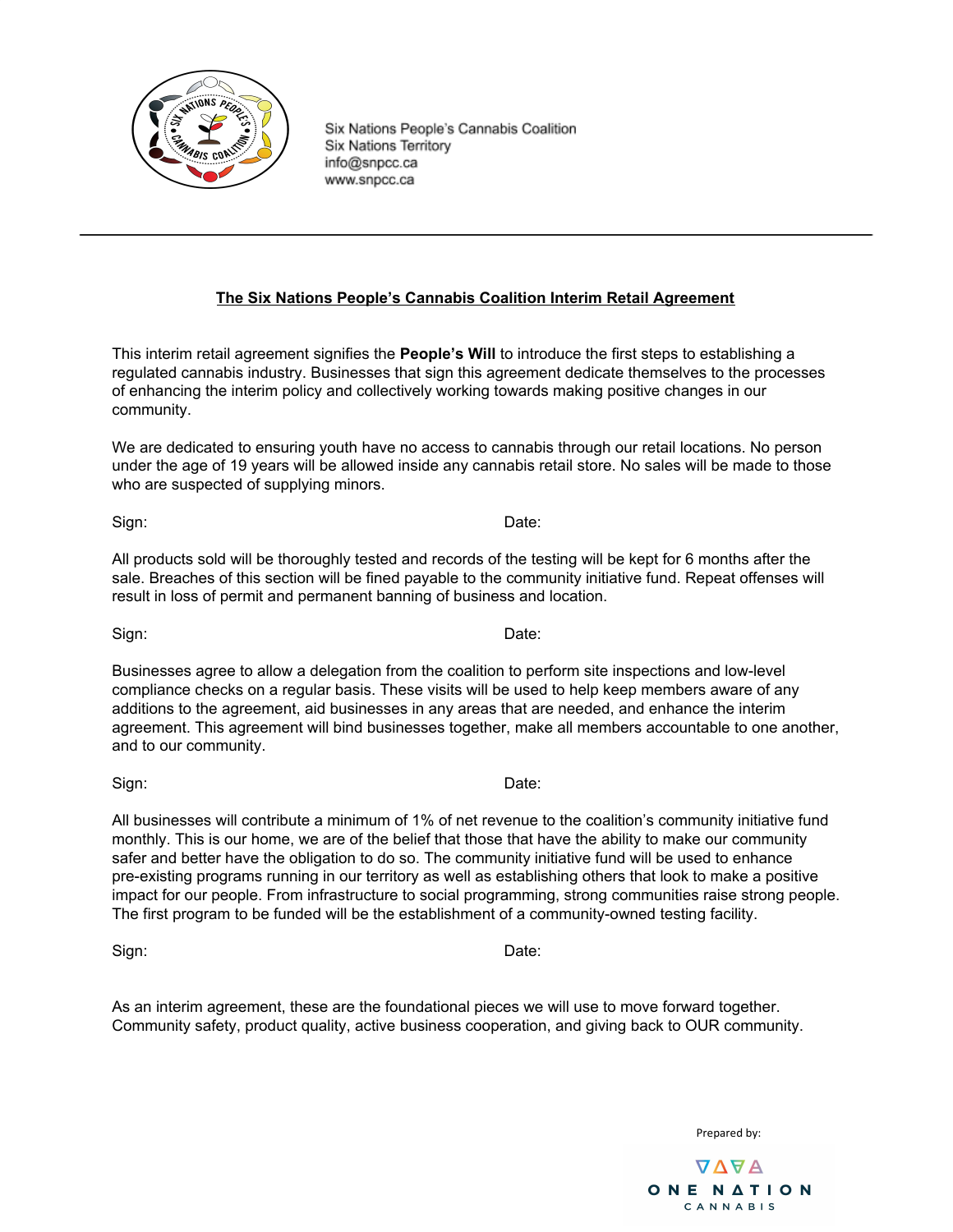

Cannabis retail application

Businesses will be required to submit information regarding the operations and ownership breakdown of their business. Any discrepancies may lead to loss of permit and loss of membership with the Coalition.

Business Name:

Owner: (Copy of status card must be attached)

General manager:

Location:

Phone:

Email:

Proposed activities and products to be sold:

Hours of operation: (no businesses shall operate later than 11:00 pm)

Security outline: (what measures are being taken to ensure community, business, and products are safe)

Please list programs and initiatives that you believe should be funded through the community fund:

Prepared by:

**AVAR** ONE NATION CANNABIS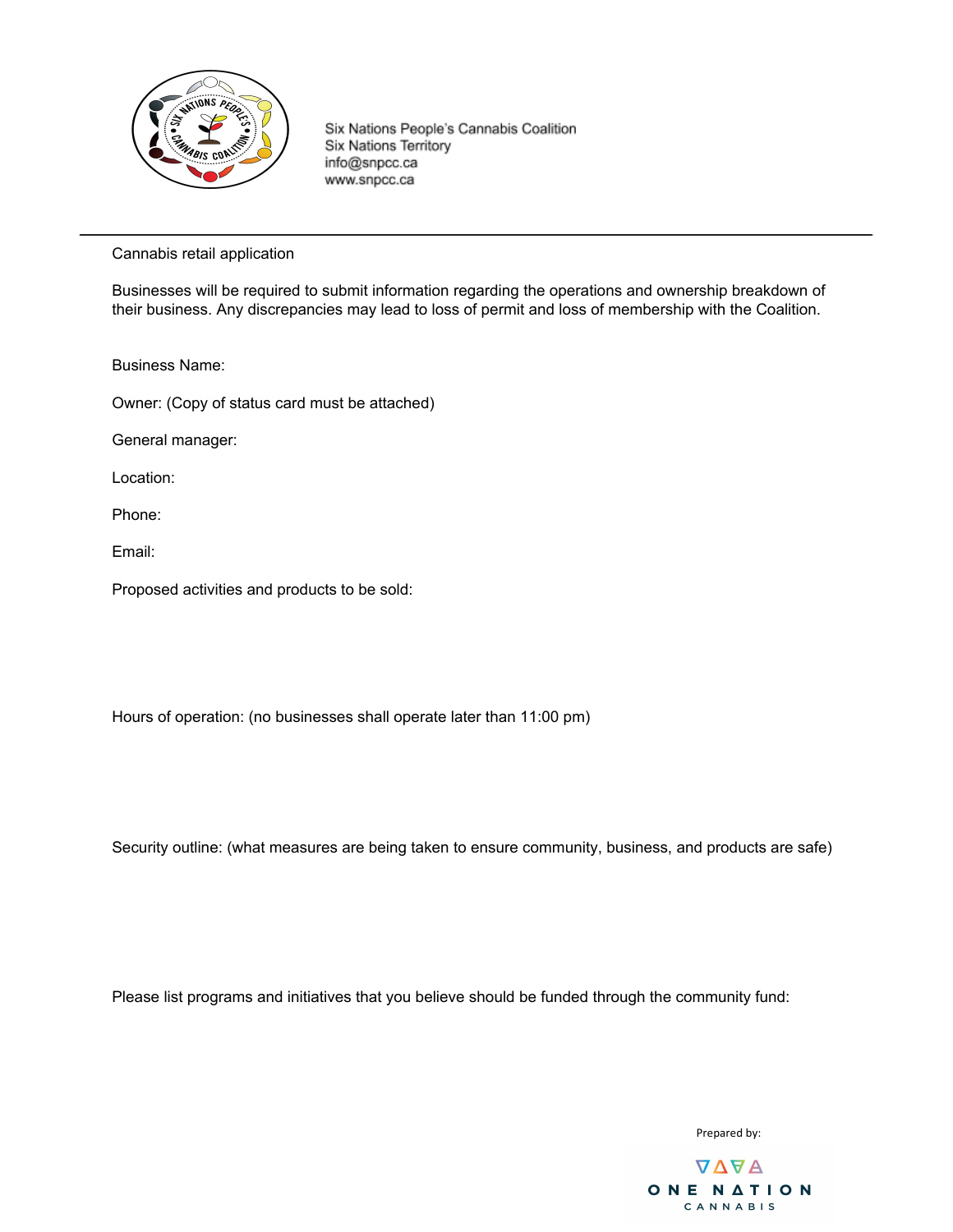

### **Interim Cannabis retail agreements**

# Application for a permit:

- 1. Businesses must be owned and operated by a Six Nations member
	- a. The owner must be 19+ years of age
	- b. The applying business must have 70% equity controlling interest by SN members
- 2. No person or entity shall own or operate more than **two** retail locations
- 3. Interim permits will last no more than 6 months from the issue date.

# **Operations**

- 1. An interim Dispensary Permit will allow the permit holder to sell cannabis to a person who has attained the full age of nineteen (19) years or a holder of a valid Canadian Medical Cannabis Card (MMAR or ACMPR) or doctor's prescription from a dispensary located within Six Nations Territory.
	- a. No business shall sell to someone they believe is supplying a person under the age of 19 years old
- 4. Businesses will adhere to the COVID-19 health and safety requirements as stipulated by the community.
- 5. Businesses shall have video recordings of all areas where cannabis is present and to hold those recordings for 1 year.
- 6. All cannabis products must be stored in a secure location.
- 7. Businesses shall have their products tested by a third party that meets community standards.
- 8. Businesses may sell their products through physical brick and mortar locations as well as online means.
- 9. No cannabis business will operate later than 11:00 pm
- 10. Businesses must not be within 200 meters distances from public parks, schools, churches, etc.
	- a. No dispensary permits will be given for in-town locations
- 11. No tobacco products may be sold from cannabis businesses
	- a. Cannabis retail stores may only sell cannabis and cannabis-related items.
- 12. All employees must submit a police check for their employers
	- a. any indictable offenses will be dealt with on a case by case basis by Coalition

Prepared by:

**AVAR** ONE NATION CANNABIS